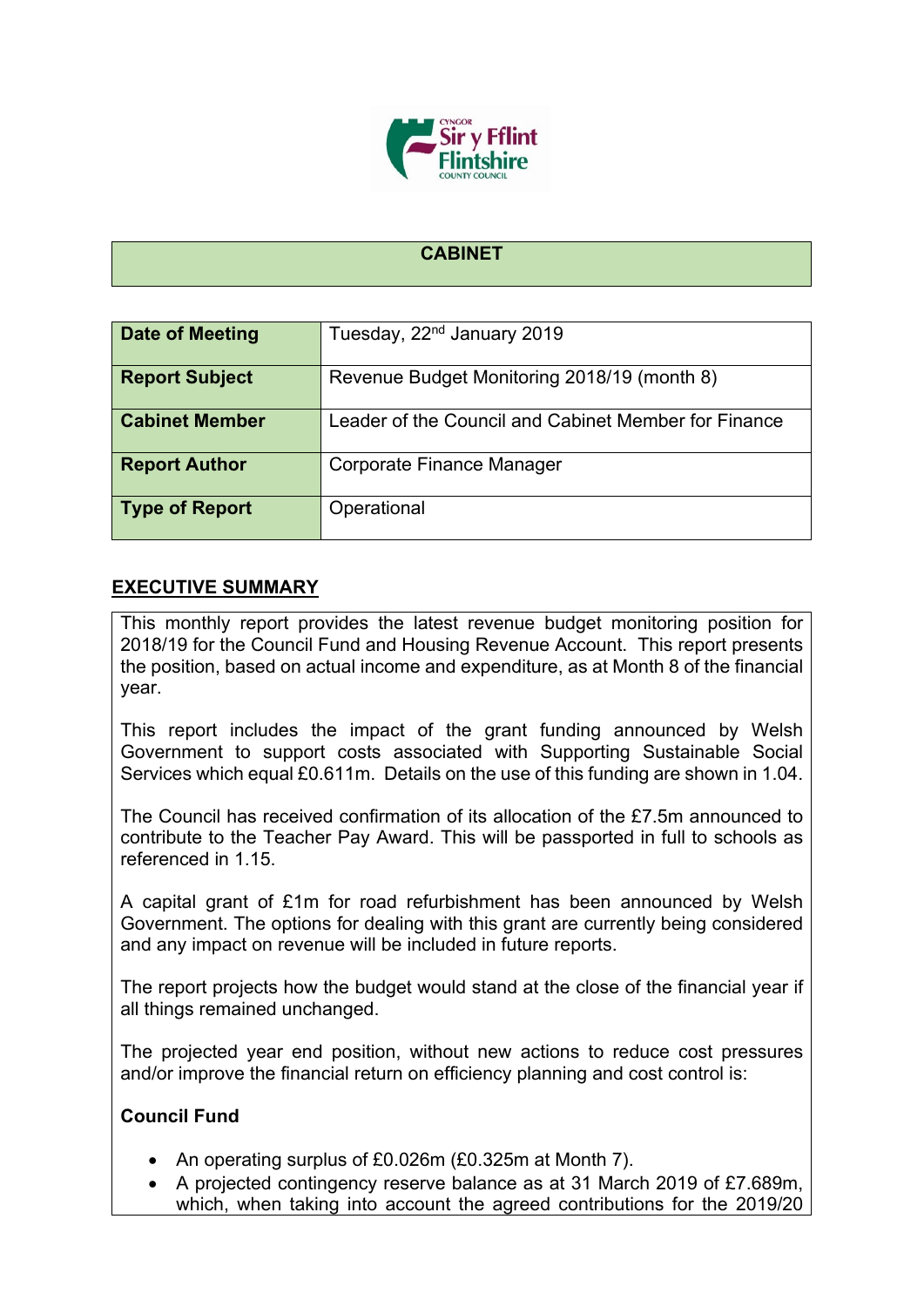budget reduces to £5.789m.

## **Housing Revenue Account**

- Net in-year revenue expenditure forecast to be £0.067m lower than budget.
- A projected closing balance as at 31 March 2019 of £1.165m.

| <b>RECOMMENDATIONS</b>                                                                                          |
|-----------------------------------------------------------------------------------------------------------------|
| To note the overall report and the projected Council Fund contingency sum<br>as at 31 <sup>st</sup> March 2019. |
| To note the projected final level of balances on the Housing Revenue<br>Account (HRA).                          |

## **REPORT DETAILS**

| 1.00 | <b>EXPLAINING THE MONTH 8 POSITION</b>                                                                                                                                                                                                                       |                                 |                             |                                       |  |
|------|--------------------------------------------------------------------------------------------------------------------------------------------------------------------------------------------------------------------------------------------------------------|---------------------------------|-----------------------------|---------------------------------------|--|
| 1.01 | <b>Council Fund Projected Position</b>                                                                                                                                                                                                                       |                                 |                             |                                       |  |
|      | The projected year end position, without mitigation to reduce cost<br>pressures and improve the yield on efficiency planning, is as follows:                                                                                                                 |                                 |                             |                                       |  |
|      | An operating surplus of £0.026m<br>A projected contingency reserve balance as at 31 March 2019 of<br>£7.689m which reduces to £5.789m when taking into account<br>agreed contributions for the 2019/20 budget                                                |                                 |                             |                                       |  |
|      | The projected outturn is not anticipated to significantly change between<br>now and year-end unless there is a change to the activity level of services<br>or there is an impact from any of the identified risks as reported in<br>paragraphs 1.08 to 1.16. |                                 |                             |                                       |  |
| 1.02 | <b>Projected Position by Portfolio</b><br>The table below shows the projected position by portfolio:                                                                                                                                                         |                                 |                             |                                       |  |
|      | <b>TOTAL EXPENDITURE</b><br><b>AND INCOME</b>                                                                                                                                                                                                                | <b>Revised</b><br><b>Budget</b> | Projected<br><b>Outturn</b> | In-Year<br>Over /<br>(Under)<br>spend |  |
|      |                                                                                                                                                                                                                                                              | £m                              | £m                          | £m                                    |  |
|      | <b>Social Services</b>                                                                                                                                                                                                                                       | 65.234                          | 64.734                      | (0.500)                               |  |
|      | Out of County                                                                                                                                                                                                                                                | 7.274                           | 8.991                       | 1.717                                 |  |
|      | <b>Education &amp; Youth</b>                                                                                                                                                                                                                                 | 8.398                           | 8.250                       | (0.148)                               |  |
|      | Schools                                                                                                                                                                                                                                                      | 89.776                          | 89.776                      | 0.000                                 |  |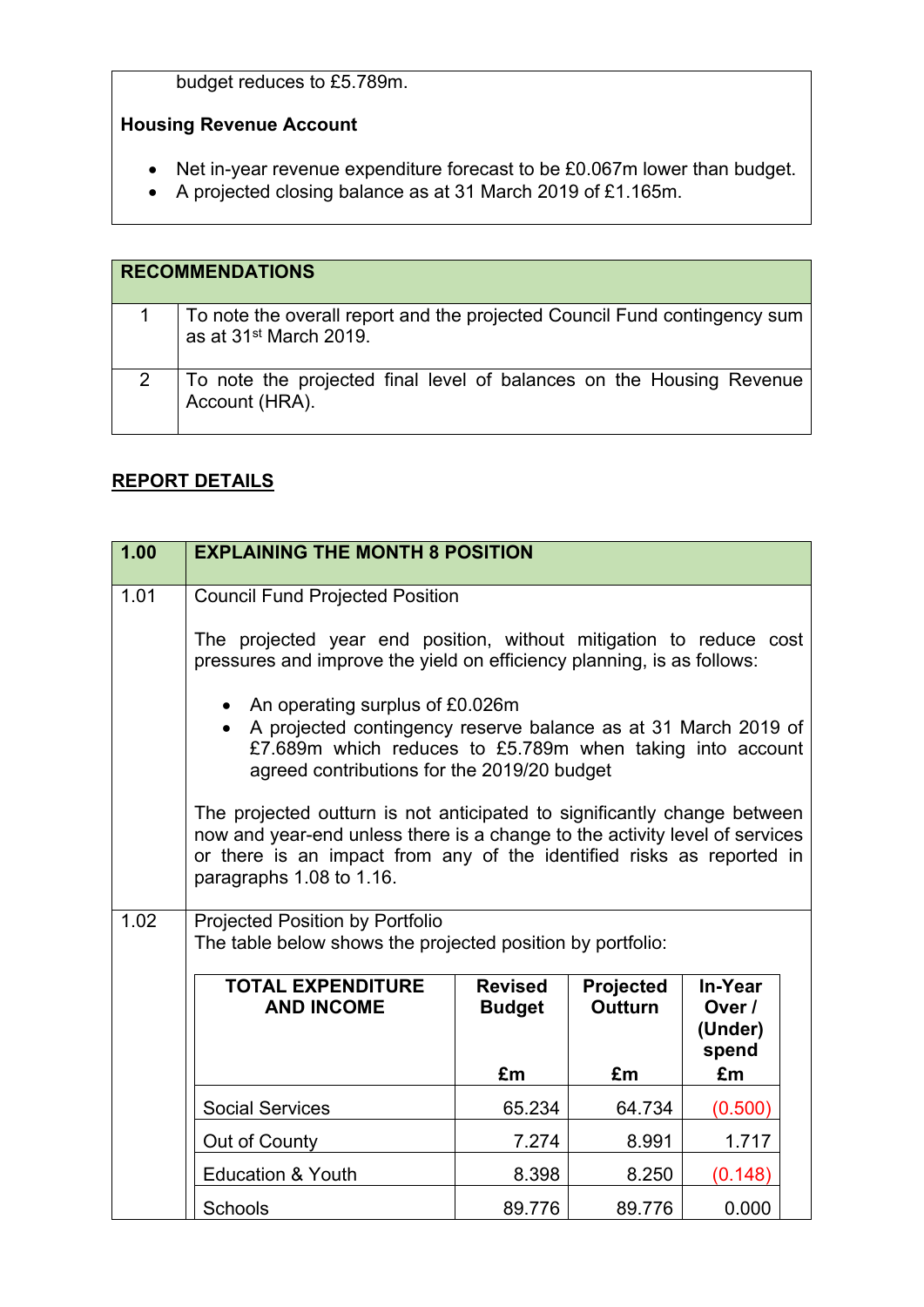|      | Streetscene & Transportation                                                                                                                                                                                                                                                                                                                                                                                                                                    | 30.243  | 31.532  | 1.290   |  |
|------|-----------------------------------------------------------------------------------------------------------------------------------------------------------------------------------------------------------------------------------------------------------------------------------------------------------------------------------------------------------------------------------------------------------------------------------------------------------------|---------|---------|---------|--|
|      | <b>Planning &amp; Environment</b>                                                                                                                                                                                                                                                                                                                                                                                                                               | 5.663   | 5.655   | (0.008) |  |
|      | People & Resources                                                                                                                                                                                                                                                                                                                                                                                                                                              | 4.383   | 4.368   | (0.014) |  |
|      | Governance                                                                                                                                                                                                                                                                                                                                                                                                                                                      | 8.248   | 7.869   | (0.380) |  |
|      | <b>Strategic Programmes</b>                                                                                                                                                                                                                                                                                                                                                                                                                                     | 4.198   | 4.197   | (0.001) |  |
|      | Housing & Assets                                                                                                                                                                                                                                                                                                                                                                                                                                                | 13.520  | 13.411  | (0.108) |  |
|      | <b>Chief Executive</b>                                                                                                                                                                                                                                                                                                                                                                                                                                          | 2.990   | 2.663   | (0.327) |  |
|      | Central & Corporate Finance                                                                                                                                                                                                                                                                                                                                                                                                                                     | 24.402  | 22.856  | (1.546) |  |
|      | <b>Total</b>                                                                                                                                                                                                                                                                                                                                                                                                                                                    | 264.328 | 264.303 | (0.026) |  |
|      |                                                                                                                                                                                                                                                                                                                                                                                                                                                                 |         |         |         |  |
| 1.03 | The projected outturn is reporting an operating surplus of £0.026m. This<br>is a reduction in the projected outturn of £0.351m from the previous month<br>where an operating deficit of £0.325m was reported. The reasons for these<br>changes are summarised in Appendix 1 with the key significant changes<br>explained in paragraphs 1.04 to 1.06 below. The reasons for the projected<br>variances in all Portfolio areas are summarised within Appendix 2. |         |         |         |  |
| 1.04 | <b>Social Services</b>                                                                                                                                                                                                                                                                                                                                                                                                                                          |         |         |         |  |
|      | Welsh Government has awarded a £14m one-off grant to Local Authorities<br>in Wales to Support Sustainable Social Services during 2018/19.                                                                                                                                                                                                                                                                                                                       |         |         |         |  |
|      | The allocation awarded to Flintshire County Council is £0.611m and is to<br>be used for the following;<br>a. Help to address workforce challenges<br>b. Focus on mitigating existing children's services pressures<br>c. Respond to current pressures in core social services to be better<br>positioned to manage unexpected or increased demands<br>d. Plan for and respond to additional demands on social care<br>resources as a result of winter pressures |         |         |         |  |
|      | This grant is to be for these purposes across various service areas within<br>Social Services and is apportioned as follows;<br>1. Mental Health Services, Residential Placements £0.150m<br>2. Children's Services, Family Placement £0.150m<br>3. Children's Services, Out of County Placements £0.311m                                                                                                                                                       |         |         |         |  |
|      | In each of the instances above the grant is treated as additional income to<br>the service area and has therefore reduced the projected outturn. These<br>movements are detailed in appendix 1.                                                                                                                                                                                                                                                                 |         |         |         |  |
| 1.05 | <b>Out of County Placements</b>                                                                                                                                                                                                                                                                                                                                                                                                                                 |         |         |         |  |
|      | The projected overspend for Out of County Placements has decreased by<br>£0.075m from the previous month.                                                                                                                                                                                                                                                                                                                                                       |         |         |         |  |
|      | The Children's Service element is reporting a net reduction of £0.031m.                                                                                                                                                                                                                                                                                                                                                                                         |         |         |         |  |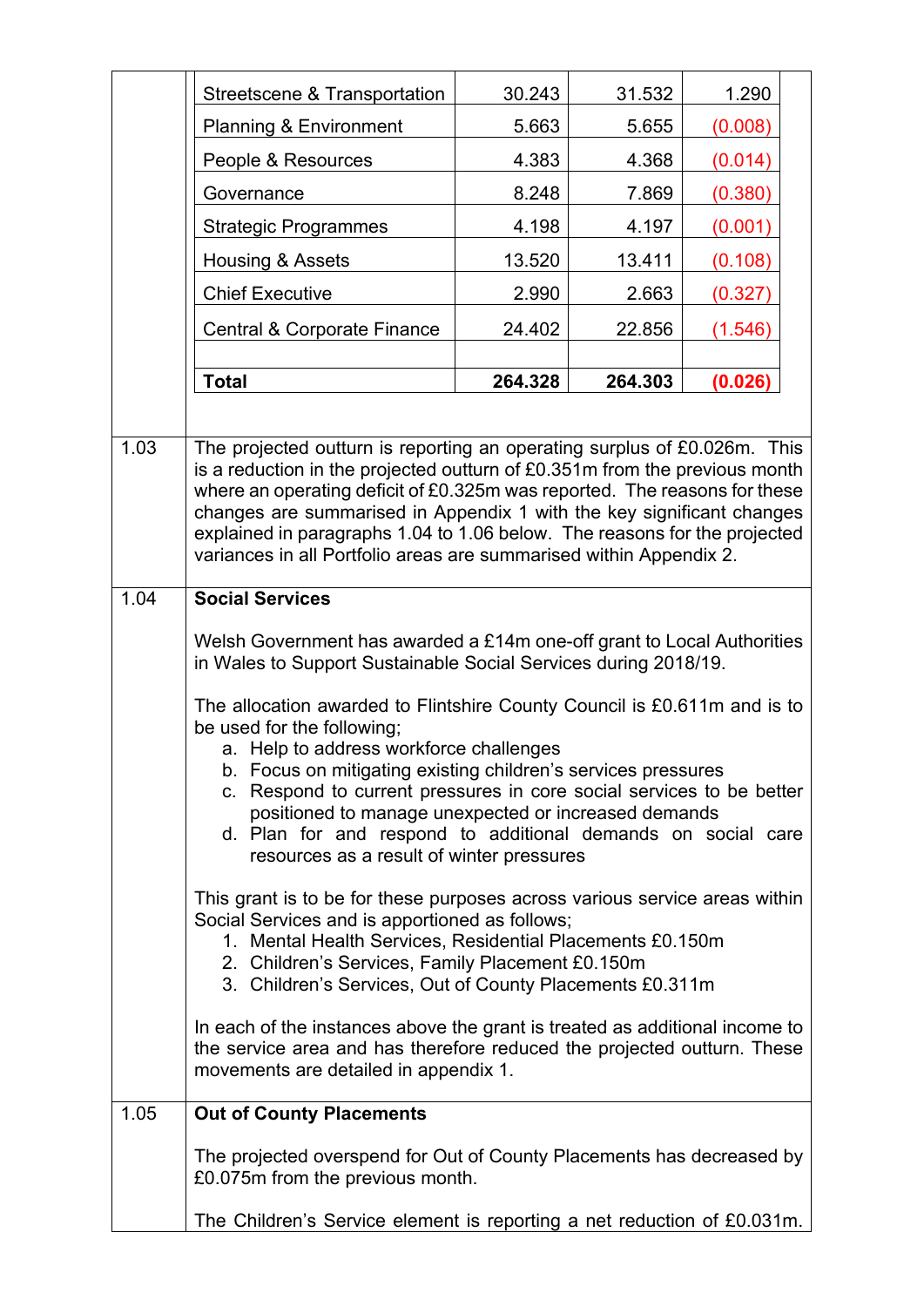|      | There have been 5 new placements this month which have increased<br>projected costs by £0.280m, this is mitigated by using an allocation of<br>£0.311m from the Support Sustainable Social Services grant as reported<br>in paragraph 1.04 above.                                                                                                                                                                                                                                                                                                                                                                                                     |
|------|-------------------------------------------------------------------------------------------------------------------------------------------------------------------------------------------------------------------------------------------------------------------------------------------------------------------------------------------------------------------------------------------------------------------------------------------------------------------------------------------------------------------------------------------------------------------------------------------------------------------------------------------------------|
|      | The Education & Youth element has also reduced, by £0.044m, caused by<br>several placements which have either ended or are due to end this financial<br>year.                                                                                                                                                                                                                                                                                                                                                                                                                                                                                         |
| 1.06 | <b>Streetscene and Transportation</b>                                                                                                                                                                                                                                                                                                                                                                                                                                                                                                                                                                                                                 |
|      | Due to increased pupil numbers, schools are oversubscribed from<br>September 2018, which has meant extra School Buses being required to<br>transport pupils. There is a projected increase of 95 pupils qualifying for<br>transport resulting in an additional pressure of up to £0.150m on the service<br>(based on the average transport cost per pupil). However, the Integrated<br>Transport Unit (ITU) is attempting to mitigate this increase as much as<br>possible and an update on this will be provided in a subsequent Revenue<br><b>Budget Monitoring report.</b>                                                                         |
|      | For Special Educational Needs there is an increase of 20 routes for pupils<br>with complex needs requiring solo transport has been required with<br>additional cost of up to £0.180m. The ITU are currently reviewing the<br>additional demands and the impact of aligning as many of these to existing<br>routes and the outcome and impact of this will be further reported in a<br>subsequent Revenue Budget Monitoring report.                                                                                                                                                                                                                    |
|      | The pressure of £0.242m for additional school transport requirements for<br>pupils to Connahs Quay, Buckley and Mold has been offset by a<br>contribution of £0.109m from the school transition budget within Education.                                                                                                                                                                                                                                                                                                                                                                                                                              |
| 1.07 | <b>Tracking of In-Year Risks and Emerging Issues</b>                                                                                                                                                                                                                                                                                                                                                                                                                                                                                                                                                                                                  |
|      | At the time of setting the Budget for 2018/19 a number of significant risks<br>were identified and an update is provided below.                                                                                                                                                                                                                                                                                                                                                                                                                                                                                                                       |
| 1.08 | <b>Out of County Placements</b>                                                                                                                                                                                                                                                                                                                                                                                                                                                                                                                                                                                                                       |
|      | A further risk identified at the time of setting the 2018/19 budget was the<br>rising social care costs, and the upward trend in the number of cases of<br>Out of County placements across Wales. This was partly addressed by the<br>inclusion of an additional £0.500m in the budget proposals for 2018/19<br>however the volatility in demand and the impacts on service costs cannot<br>be predicted with any certainty. The main influence on this increase is the<br>Social Services and Wellbeing Act which has led to a higher number of<br>court outcomes and placements which has increased the financial pressure<br>on this service area. |
|      | The month 8 report details the projected outturn as £1.717m higher than<br>budget, which is a slight decrease of £0.075m to the amount reported at<br>month 7, however this decrease has occurred due to an allocation of<br>£0.311m from the Support Sustainable Social Services grant. Costs can be<br>subject to volatility and are likely to change through the year.                                                                                                                                                                                                                                                                             |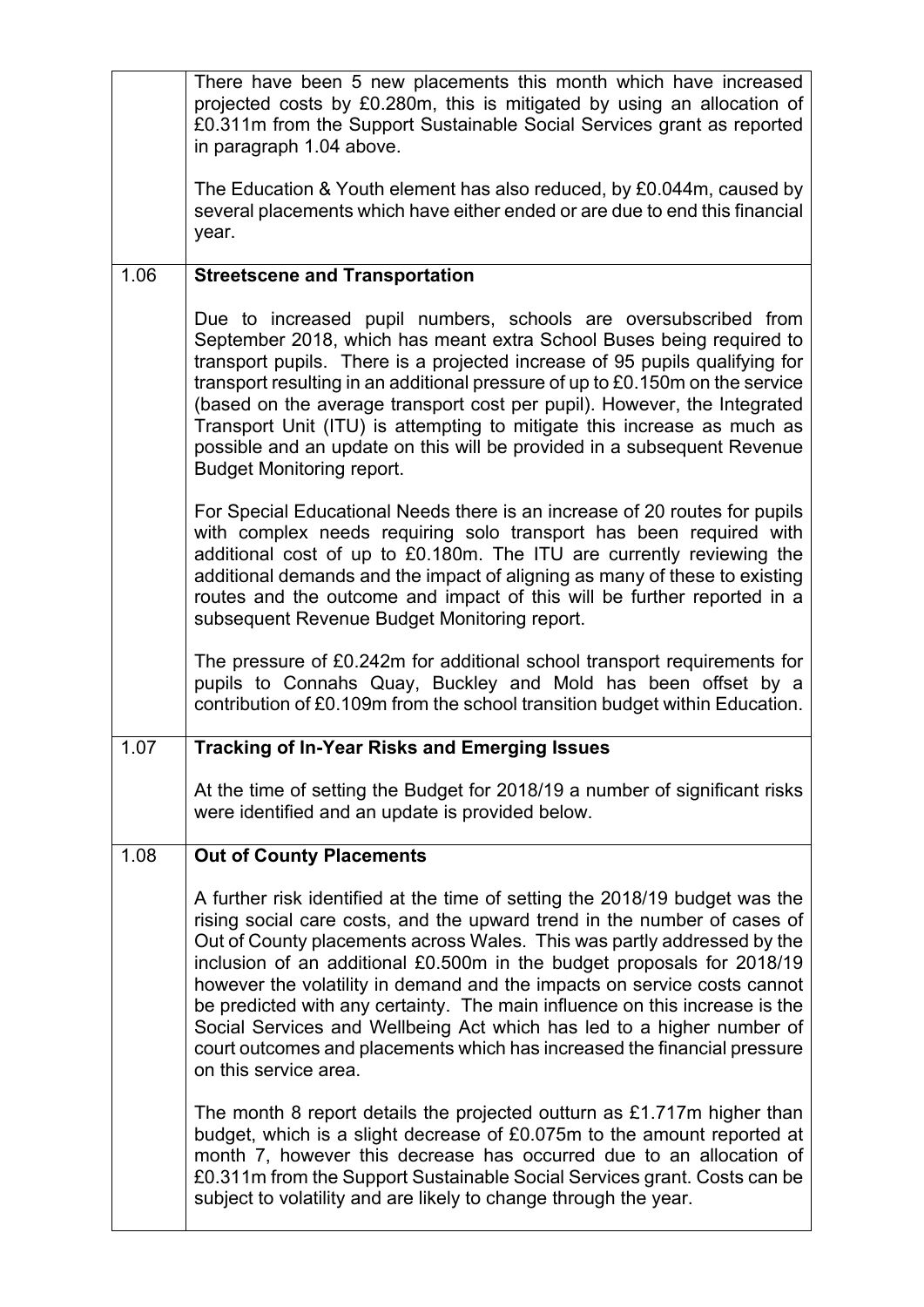| 1.09              | <b>Achievement of Planned In-Year Efficiencies</b>                                                                                                                                                                                                                                                                                                                                                                                                                                        |
|-------------------|-------------------------------------------------------------------------------------------------------------------------------------------------------------------------------------------------------------------------------------------------------------------------------------------------------------------------------------------------------------------------------------------------------------------------------------------------------------------------------------------|
|                   | The 2018/19 budget includes £5.511m of specific efficiencies which are<br>closely tracked and monitored. In 2017/18 the level of efficiency<br>achievement was 94% which was an improvement on the 91% achieved<br>during the previous year. The Council aims to achieve a 95% rate in<br>2018/19 as reflected in the MTFS KPI's.                                                                                                                                                         |
|                   | The current assessment of the efficiencies to be achieved in 2018/19<br>shows that £5.326m or 97% of the efficiencies will be achieved. The risk<br>remains that any ongoing under-achievement of efficiencies will have a<br>recurring and negative impact on the 2019/20 budget. Further details on<br>the current status on efficiencies can be seen in Appendix 3 with any impact<br>for 2019/20 being reviewed as part of the ongoing work on the Medium<br>Term Financial Strategy. |
| $\overline{1.10}$ | <b>Other Tracked Risks</b>                                                                                                                                                                                                                                                                                                                                                                                                                                                                |
|                   | In addition, there are a number of risks being tracked that may be subject<br>to change and these are summarised below:                                                                                                                                                                                                                                                                                                                                                                   |
| 1.11              | <b>Independent Inquiry into Child Sexual Abuse (IICSA)</b>                                                                                                                                                                                                                                                                                                                                                                                                                                |
|                   | IICSA have required the council to produce a statement on the handling of<br>historic child sexual abuse claims. The statement will need to cover how<br>litigation between 1992 and 2000 was handled. No one remains at the<br>council from that time who has knowledge of the cases. The external<br>solicitors who acted jointly for us and our insurers are being instructed to<br>review their files and supply the information.                                                     |
|                   | The initial cost of this work will be a minimum of £0.015m and this could<br>increase significantly if IICSA do not agree to narrow the scope of the<br>statement in the way we have requested.                                                                                                                                                                                                                                                                                           |
|                   | In addition payments have been made during the year to settle historic child<br>abuse cases which pre-date Flintshire. A total of £0.028m has been paid<br>to date in 2018/19, these costs are met from the Contingency Reserve and<br>this amount is reflected in appendix 4. There are a number of outstanding<br>cases still to be settled and it is difficult to estimate the timing and full<br>financial impact of these.                                                           |
| 1.12              | <b>Income</b>                                                                                                                                                                                                                                                                                                                                                                                                                                                                             |
|                   | The Council introduced its Income Strategy in late 2017. A target of<br>£0.200m remains to be achieved from the identification of new sources of<br>income and the review of fees and charges. The Council now has<br>additional capacity to pursue this strategy and a number of potential<br>opportunities will be considered as part of business planning and annual<br>review, as well as one off opportunities to mitigate this in-year.                                             |
| 1.13              | <b>Recycling Income</b>                                                                                                                                                                                                                                                                                                                                                                                                                                                                   |
|                   | In past years the market rate for income received from recycling plastic,<br>paper and card has been extremely volatile and can fluctuate rapidly.                                                                                                                                                                                                                                                                                                                                        |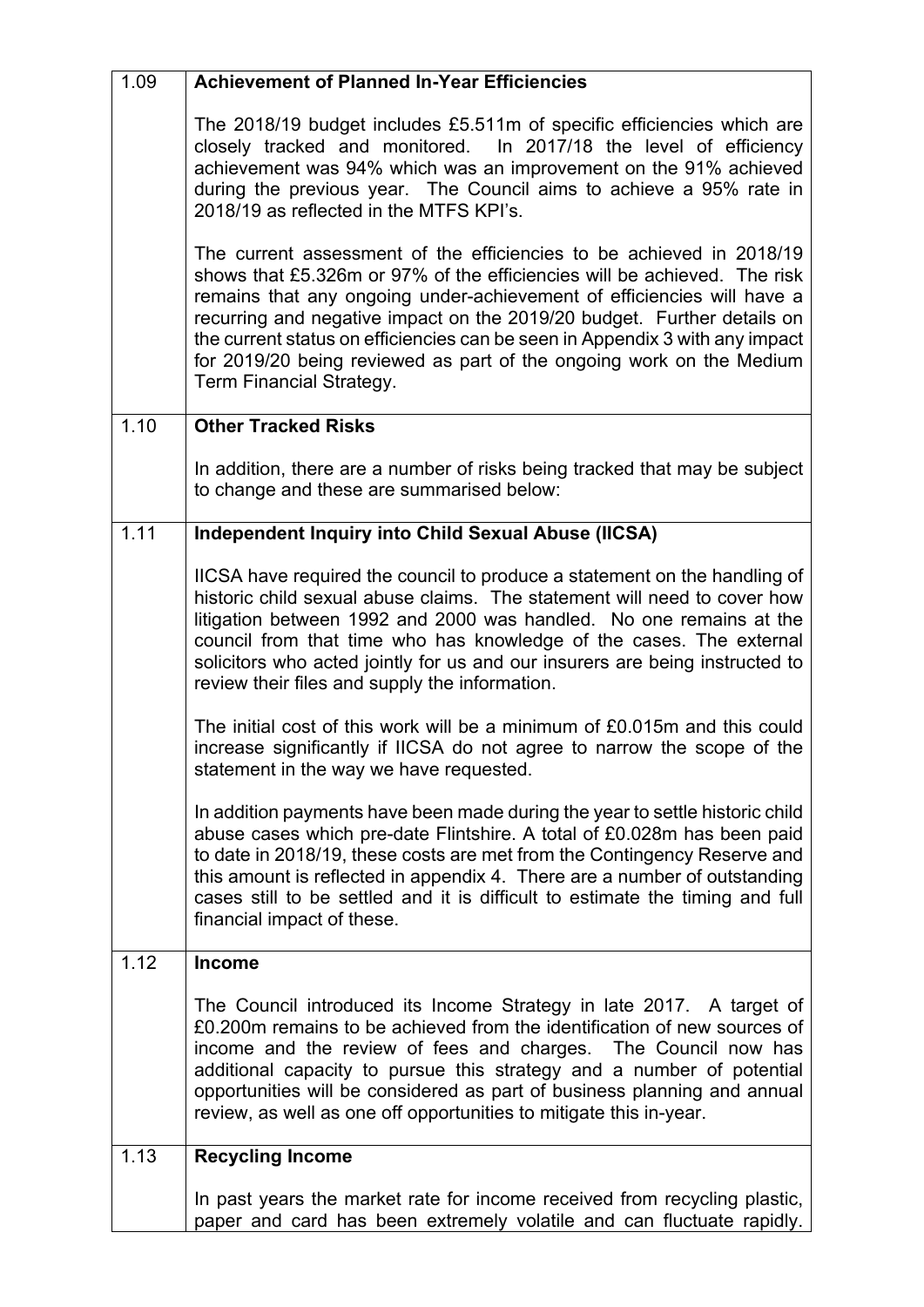|      | Recycling income is already expected to be £0.185m less than budgeted<br>for and there is a risk that fluctuating market rates may reduce the shortfall<br>further.                                                                                                                                                                                                                                                                                          |
|------|--------------------------------------------------------------------------------------------------------------------------------------------------------------------------------------------------------------------------------------------------------------------------------------------------------------------------------------------------------------------------------------------------------------------------------------------------------------|
| 1.14 | <b>Schools - Risks and Impacts</b>                                                                                                                                                                                                                                                                                                                                                                                                                           |
|      | The schools overall budget for 2018/19 included an uplift in recurring<br>funding of £1.140m and additional one-off funding of £0.460m. At the time<br>of setting the budget the outcome of pay awards for teacher and non-<br>teacher staff was not known.                                                                                                                                                                                                  |
|      | The outcome of the these pay awards will have a significant impact on<br>school budgets which are detailed below:                                                                                                                                                                                                                                                                                                                                            |
| 1.15 | <b>Teachers Pay</b>                                                                                                                                                                                                                                                                                                                                                                                                                                          |
|      | The Final Settlement confirmed that additional funding will be allocated to<br>Authorities to part fund the pay award in 2018/19. An announcement by<br>the First Minister also advised of an all Wales amount of £7.5m for teacher<br>pay in both 2018/19 and 2019/20. Flintshire have now received<br>confirmation of the 2018/19 funding contribution for an amount of £0.784m,<br>which will be passported in full to schools once it has been received. |
| 1.16 | In planning for the 2019/20 budget the Final Settlement does not change<br>the previous position which allows the Council to provide a 1% uplift in the<br>base funding of schools, meaning that schools will need to share the impact<br>of the costs.                                                                                                                                                                                                      |
| 1.17 | <b>Other In-Year Issues</b>                                                                                                                                                                                                                                                                                                                                                                                                                                  |
|      | <b>Inflation</b>                                                                                                                                                                                                                                                                                                                                                                                                                                             |
|      | Included within the 2018/19 budget are provision for pay (£0.937m), food<br>(£0.124m), fuel (£0.069m) and Energy (£0.442m). As in previous years,<br>these amounts are held centrally until there is an evidenced business need<br>identified.                                                                                                                                                                                                               |
| 1.18 | An allocation of £0.075m for Energy has been transferred to the Street<br>Lighting service to reflect the additional cost impact.                                                                                                                                                                                                                                                                                                                            |
| 1.19 | At this time it is anticipated that all of the above will be required apart from<br>£0.110m food inflation and is reflected in the outturn figure. This area will<br>be kept under review over the winter to assess the impact of energy costs<br>on the outturn position.                                                                                                                                                                                   |
| 1.20 | <b>Reserves and Balances</b>                                                                                                                                                                                                                                                                                                                                                                                                                                 |
|      | <b>Un-earmarked Reserves</b>                                                                                                                                                                                                                                                                                                                                                                                                                                 |
|      | The 2017/18 outturn reported to Cabinet in July showed un-earmarked<br>reserves at 31 March 2018 (above the base level of £5.769m) of £7.928m.                                                                                                                                                                                                                                                                                                               |
|      | As agreed in the 2018/19 budget an amount of £1.945m was approved as<br>part of the strategy to balance the budget and in addition County Council                                                                                                                                                                                                                                                                                                            |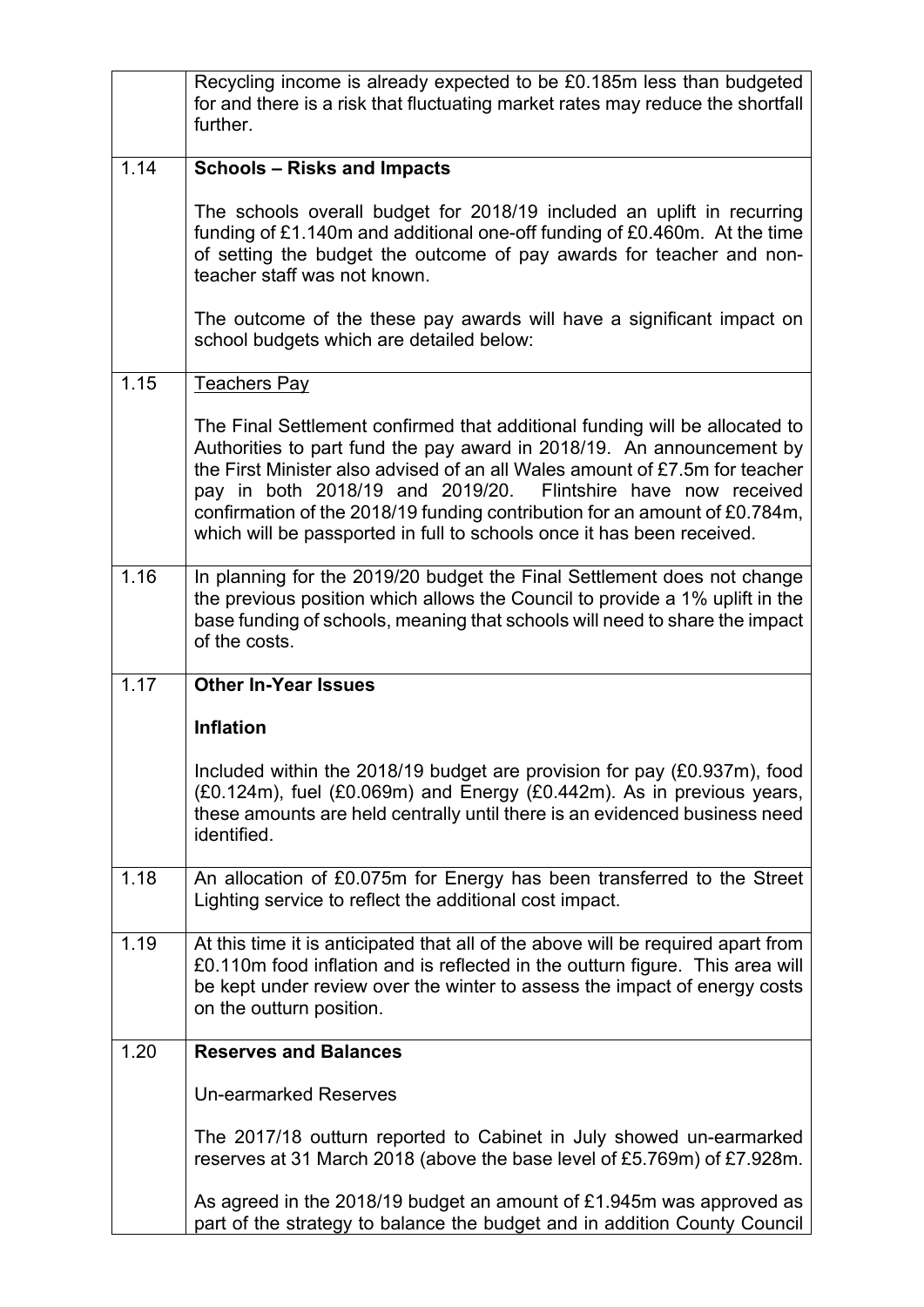|      | on 1 March approved a one off amount of £0.460m for schools, on a<br>temporary basis. The available Contingency Reserve after taking account<br>of these contributions is therefore £5.523m.                                                                                                                                                                      |
|------|-------------------------------------------------------------------------------------------------------------------------------------------------------------------------------------------------------------------------------------------------------------------------------------------------------------------------------------------------------------------|
| 1.21 | At month 4 it was agreed that the amount recovered due to a change in<br>accounting policy for the Minimum Revenue Provision of £1.400m and a<br>VAT rebate on some sporting exemptions for £1.940m would<br>be<br>transferred to the Contingency Reserve.                                                                                                        |
| 1.22 | Taking into account the current projected overspend at this stage, and<br>previously agreed allocations, the balance on the Contingency Reserve at<br>31 March 2019 is projected to be £7.689m as detailed in appendix 4.                                                                                                                                         |
| 1.23 | As part of the budget strategy work for 2019/20 an agreed contribution from<br>the Contingency Reserve of £1.900m will used to assist in closing the<br>budget gap on a one off basis. After considering this impact, the total<br>available balance of the Contingency Reserve which can be drawn upon is<br>£5.789m.                                            |
| 1.24 | <b>Earmarked Reserves</b>                                                                                                                                                                                                                                                                                                                                         |
|      | Earmarked reserves are monitored in accordance with the reserves<br>protocol. A summary of earmarked reserves as at 1 April 2018 and an<br>estimate of projected balances as at the end of this financial year will be<br>included in the month 9 report.                                                                                                         |
| 1.25 | <b>Housing Revenue Account</b>                                                                                                                                                                                                                                                                                                                                    |
|      | The 2017/18 Outturn Report to Cabinet on 17 July 2018 showed an un-<br>earmarked closing balance at the end of 2017/18 of £1.116m and a closing<br>balance of earmarked reserves of £0.802m.                                                                                                                                                                      |
| 1.26 | The 2018/19 budget for the HRA is £34.381m which includes a budgeted<br>movement of £0.018m from reserves. The projected outturn is an<br>underspend of £0.067m which has the impact of bringing the closing un-<br>earmarked reserves balance to £1.165m which at 3.4% of total expenditure<br>satisfies the prudent approach of ensuring a minimum level of 3%. |
| 1.27 | There is an increase of £0.081m in the budget contribution towards capital<br>expenditure (CERA) of £12.170m. The increase in this contribution<br>decreases the level of borrowing required to fund the proposed capital<br>programme.                                                                                                                           |

| 2.00 | <b>RESOURCE IMPLICATIONS</b>                                                                                                                                                                                             |
|------|--------------------------------------------------------------------------------------------------------------------------------------------------------------------------------------------------------------------------|
| 2.01 | The Revenue Budget Monitoring Report reflects the planned use of the<br>financial resources of the Council for the current financial year and details<br>the variations in the first four months and the risks as known. |

# **3.00 CONSULTATIONS REQUIRED / CARRIED OUT**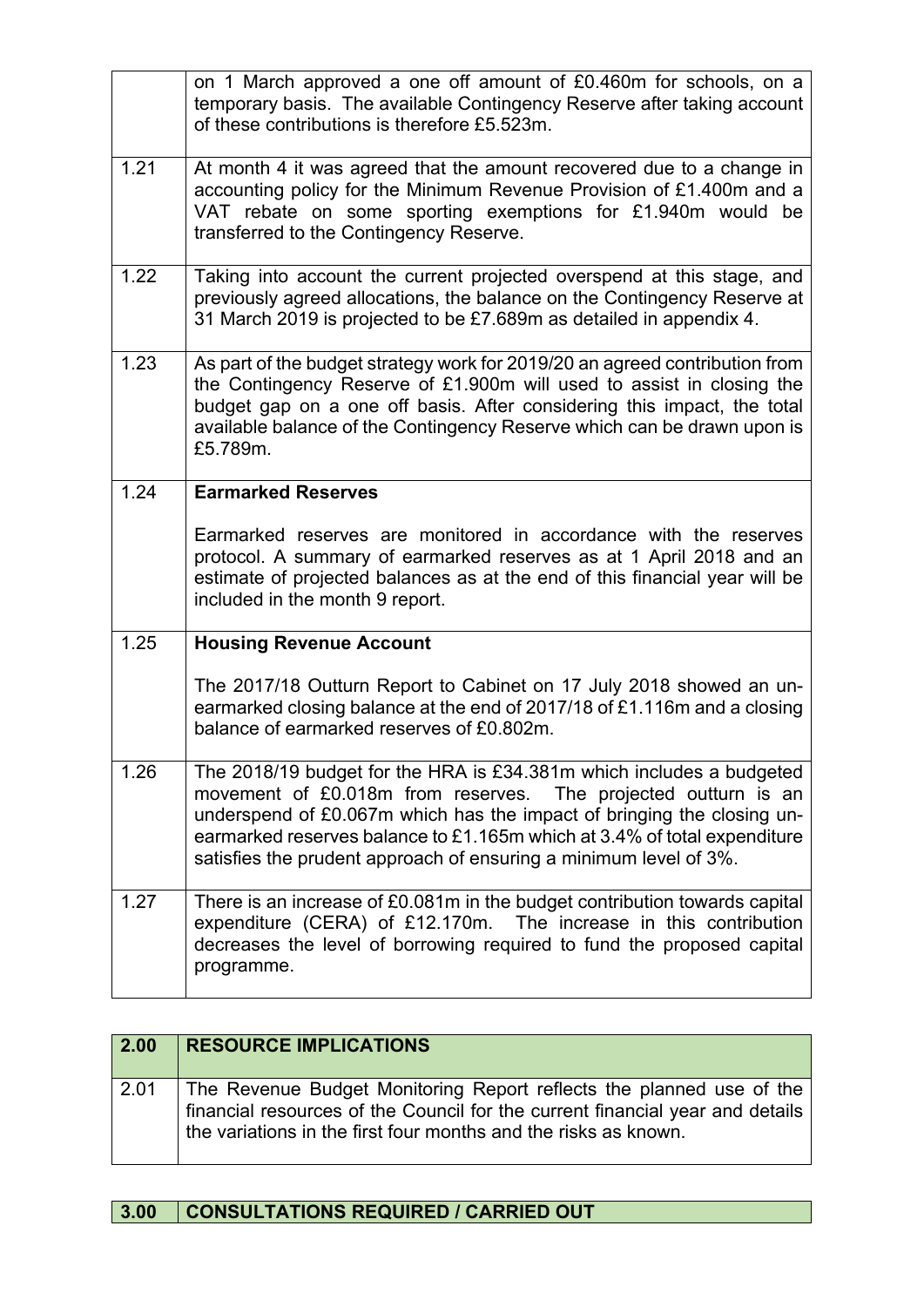| 3.01 | None required. |  |  |
|------|----------------|--|--|

 $\blacksquare$ 

| 4.00 | <b>RISK MANAGEMENT</b>                                                                                                                                                                                                                                           |
|------|------------------------------------------------------------------------------------------------------------------------------------------------------------------------------------------------------------------------------------------------------------------|
| 4.01 | There are three categories of risks covered in the main section of the report.<br>These are in-year risks and emerging issues, achievement of planned in-<br>year efficiencies and other tracked risks. These risks are included from<br>paragraph 1.08 to 1.16. |

| 5.00 | <b>APPENDICES</b>                                                                                                                                                                                                                                                                     |
|------|---------------------------------------------------------------------------------------------------------------------------------------------------------------------------------------------------------------------------------------------------------------------------------------|
| 5.01 | Appendix 1: Council Fund – Movement in Variances from Month 7<br>Appendix 2: Council Fund - Budget Variances<br>Appendix 3: Council Fund – Programme of Efficiencies<br>Appendix 4: Council Fund - Movement on Un-earmarked Reserves<br>Appendix 5: Housing Revenue Account Variances |

| 6.00 | <b>LIST OF ACCESSIBLE BACKGROUND DOCUMENTS</b>                                                                                              |
|------|---------------------------------------------------------------------------------------------------------------------------------------------|
| 6.01 | None required.<br><b>Contact Officer:</b> Sara Dulson (Finance Manager)<br>Telephone: 01352 702287<br>E-mail: sara.dulson@flintshire.gov.uk |

| 7.00 | <b>GLOSSARY OF TERMS</b>                                                                                                                                                                                                                                                                                                              |
|------|---------------------------------------------------------------------------------------------------------------------------------------------------------------------------------------------------------------------------------------------------------------------------------------------------------------------------------------|
| 7.01 | <b>Budget:</b> a statement expressing the Council's policies and service levels in<br>financial terms for a particular financial year. In its broadest sense it<br>includes both the revenue budget and capital programme and any<br>authorised amendments to them.                                                                   |
|      | <b>Council Fund:</b> the fund to which all the Council's revenue expenditure is<br>charged.                                                                                                                                                                                                                                           |
|      | <b>Financial Year:</b> the period of twelve months commencing on 1 April.                                                                                                                                                                                                                                                             |
|      | <b>Housing Revenue Account:</b> the Housing Revenue Account (HRA) is a<br>local authority account showing current income and expenditure on housing<br>services related to its own housing stock. The account is separate from the<br>Council Fund and trading accounts and is funded primarily from rents and<br>government subsidy. |
|      | <b>Projected Outturn:</b> projection of the expenditure to the end of the financial<br>year, made on the basis of actual expenditure incurred to date.                                                                                                                                                                                |